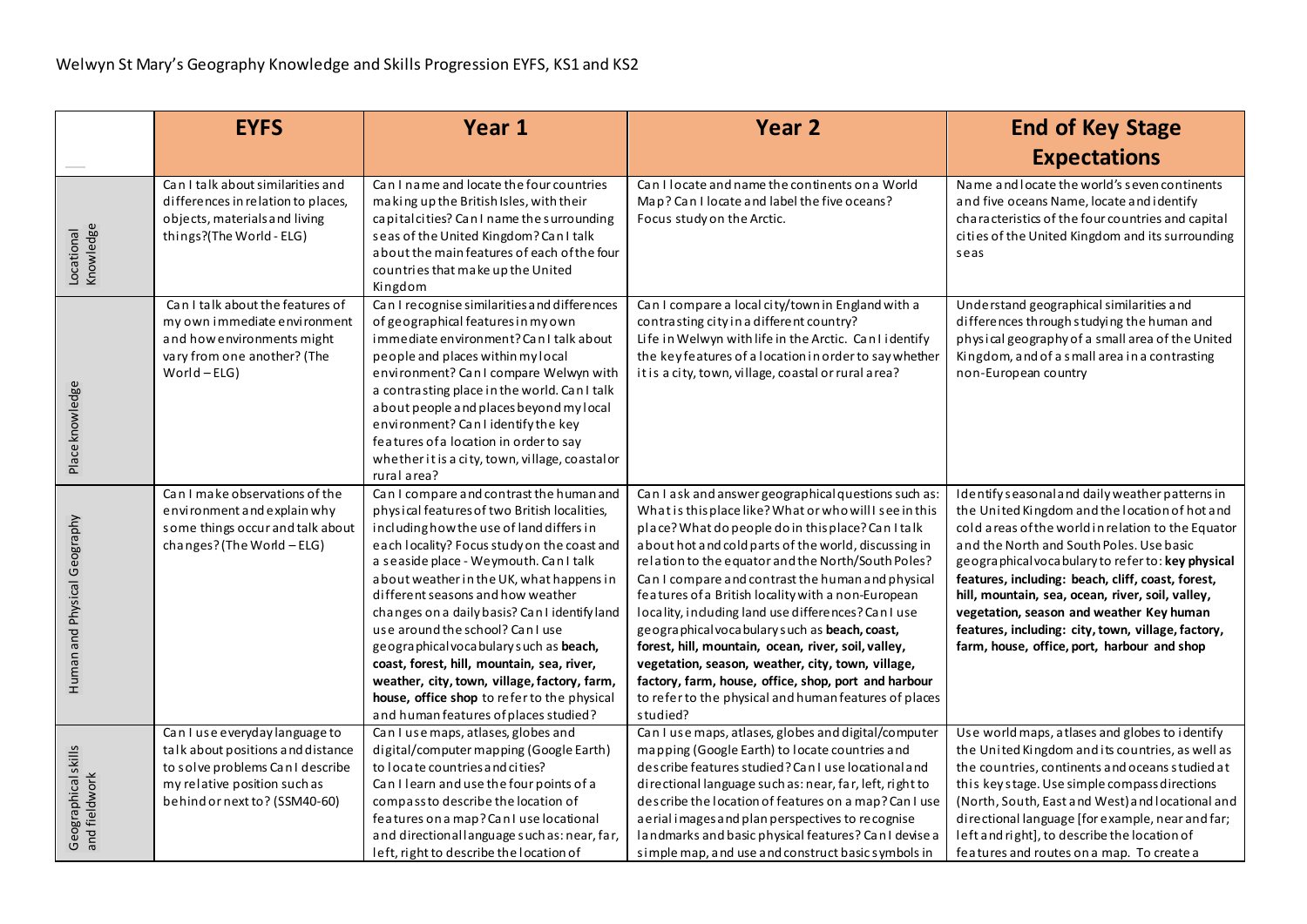## Welwyn St Mary's Geography Knowledge and Skills Progression EYFS, KS1 and KS2

|                      |                                                                                                                                                                                                                                                                                                                                                                                                                                                                                                                                                                                                                                                                                                            | features on a map? Can I use aerial images<br>to recognise landmarks and basic physical<br>features? Can I use simple field work to<br>observe, measure and record the human<br>and physical features in the local area? Can<br>I use a simple key to recognise physical or<br>human features on a map? Can I create a<br>simple map of my local environment?<br>(playground)                                                                                                                                                                                                                                    | a key? Can I uses imple grid references? (A1, B1) Can<br>I use fieldwork to observe, measure and record the<br>human and physical features in the local area? (trip<br>to Welwyn, recording land use and mapping)                                                                                                                                                                                                                                                                                                                                                                                                                                                                            | simple map of a near locality. To use and devise<br>a simple key and read symbols on a map.                                                                                                                                                                                                                                                                                                                                                                                                                                                                                                                                                                   |
|----------------------|------------------------------------------------------------------------------------------------------------------------------------------------------------------------------------------------------------------------------------------------------------------------------------------------------------------------------------------------------------------------------------------------------------------------------------------------------------------------------------------------------------------------------------------------------------------------------------------------------------------------------------------------------------------------------------------------------------|------------------------------------------------------------------------------------------------------------------------------------------------------------------------------------------------------------------------------------------------------------------------------------------------------------------------------------------------------------------------------------------------------------------------------------------------------------------------------------------------------------------------------------------------------------------------------------------------------------------|----------------------------------------------------------------------------------------------------------------------------------------------------------------------------------------------------------------------------------------------------------------------------------------------------------------------------------------------------------------------------------------------------------------------------------------------------------------------------------------------------------------------------------------------------------------------------------------------------------------------------------------------------------------------------------------------|---------------------------------------------------------------------------------------------------------------------------------------------------------------------------------------------------------------------------------------------------------------------------------------------------------------------------------------------------------------------------------------------------------------------------------------------------------------------------------------------------------------------------------------------------------------------------------------------------------------------------------------------------------------|
| $\mathbf{\Omega}$    | Year $3 - a$ focus on the<br><b>Amazon Rainforest</b>                                                                                                                                                                                                                                                                                                                                                                                                                                                                                                                                                                                                                                                      |                                                                                                                                                                                                                                                                                                                                                                                                                                                                                                                                                                                                                  |                                                                                                                                                                                                                                                                                                                                                                                                                                                                                                                                                                                                                                                                                              |                                                                                                                                                                                                                                                                                                                                                                                                                                                                                                                                                                                                                                                               |
| <b>Key Stage</b>     |                                                                                                                                                                                                                                                                                                                                                                                                                                                                                                                                                                                                                                                                                                            | Year 4 – focus on a European<br>country - Italy.                                                                                                                                                                                                                                                                                                                                                                                                                                                                                                                                                                 | Year 5 – focus on Egypt and the Nile                                                                                                                                                                                                                                                                                                                                                                                                                                                                                                                                                                                                                                                         | Year 6 - focus on North America                                                                                                                                                                                                                                                                                                                                                                                                                                                                                                                                                                                                                               |
| Locational Knowledge | As a geographer: Can I locate and<br>name the continents on a World<br>Map?<br>Can I name and locate the<br>continents, induding South<br>America<br>Can I name and locate some<br>countries of Europe? Can I share<br>my own views about locations?<br>Can I name and locate some of<br>the world's largest rivers<br>including the Thames.<br>Can I name and locate counties<br>and cities of the United<br>Kingdom?<br>Can I locate geographical regions<br>and their identifying human and<br>physical characteristics, including<br>hills, mountains, cities, rivers, key<br>topographical features and land-<br>use patterns, and understand<br>how some of these aspects have<br>changed over time? | Can I name and locate countries of<br>Europe? Can I name and locate the<br>Equator, Northern Hemisphere, Southern<br>Hemisphere, the Tropics of Cancer and<br>Capricorn, Arctic and Antarctic Circles and<br>date and time zones?<br>Can I name the capitals of some of the<br>countries of Europe.<br>Can I locate Rome, Italy.<br>Can I locate geographical regions and their<br>identifying human and physical<br>characteristics, including hills, mountains,<br>cities, rivers, key to pographical features<br>and land-use patterns, and understand<br>how some of these aspects have changed<br>overtime? | Can I name and locate some of the countries and<br>cities of the world and their identifying human and<br>physical characteristics, including hills, mountains,<br>rivers, key to pographical features and land-use<br>patterns; and understand how some of these aspects<br>have changed over time?<br>Can I name and locate countries in Africa including<br>Egypt and major rivers, induding the Nile.<br>Can I name the main rivers of the UK?<br>Can I identify the position and significance of<br>latitude, longitude, Equator, Northern Hemisphere,<br>Southern Hemisphere, Arctic and Antarctic Circle,<br>the Prime/Greenwich Meridian and time zones<br>(including day and night) | Can I name and locate some of the continents.<br>countries and cities of the world and their<br>identifying human and physical characteristics,<br>including hills, mountains, rivers, key<br>topographical features and land-use patterns;<br>and understand how some of these aspects have<br>changed over time?<br>Can I name and locate the countries of North<br>America? Can I identify the position and<br>significance of latitude, longitude, Equator,<br>Northern Hemisphere, Southern Hemisphere,<br>the Tropics of Cancer and Capricorn, Arctic and<br>Antarctic Circle, the Prime/Greenwich Meridian<br>and time zones (induding day and night)? |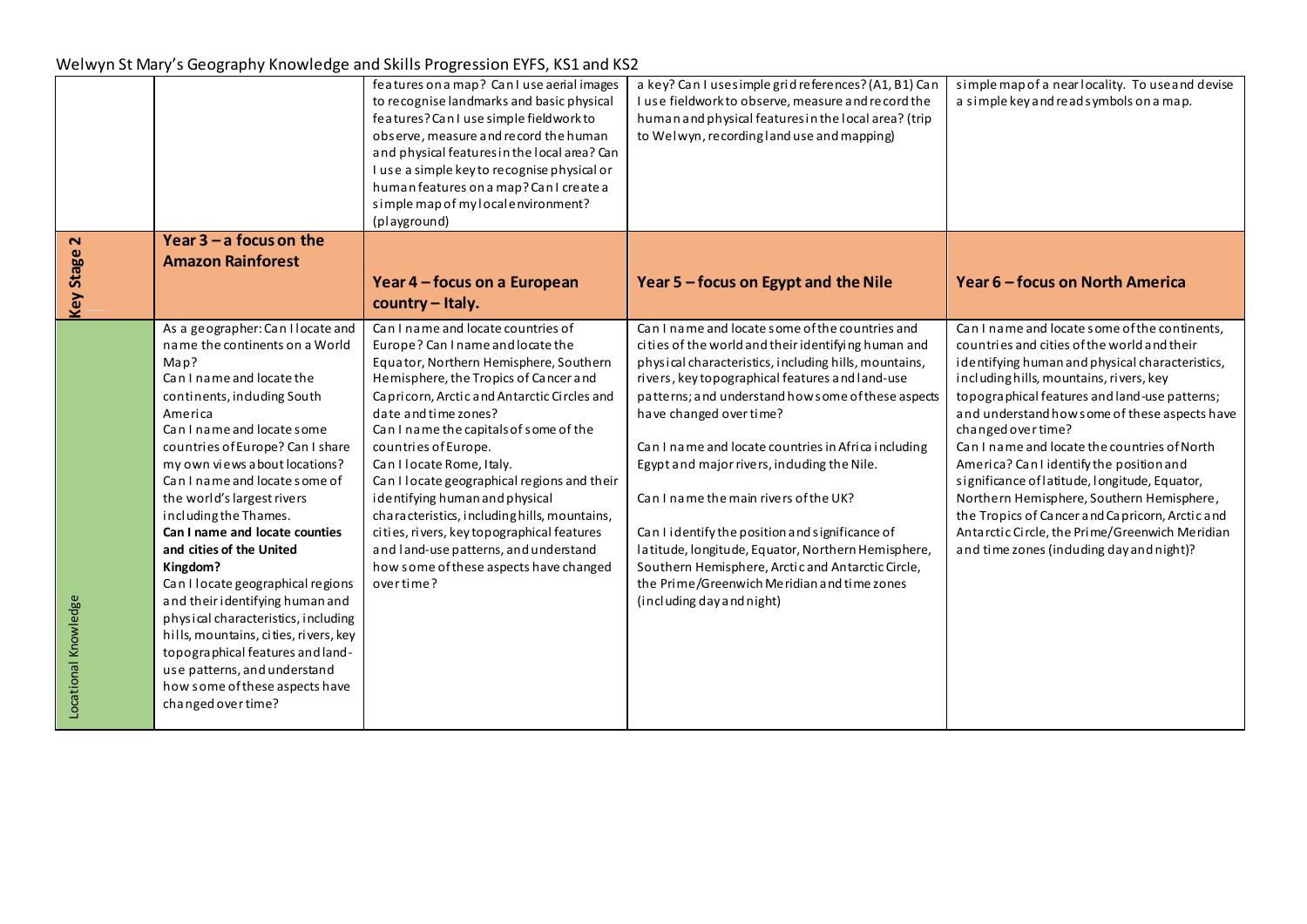## Welwyn St Mary's Geography Knowledge and Skills Progression EYFS, KS1 and KS2

|                              | Can I compare geographical regions         | Can I identify the main physical and human          | Can I describe some of the features of the        | Can I explain and discuss a range of reasons for   |
|------------------------------|--------------------------------------------|-----------------------------------------------------|---------------------------------------------------|----------------------------------------------------|
|                              | and their identifying human and            | characteristics of some the countries of Europe?    | following areas: the Equator, Northern            | geographicalsimilarities and differences           |
|                              | physical characteristics, including hills, | Can I compare geographical regions and their        | Hemisphere, Southern Hemisphere, the              | between countries?                                 |
|                              | mountains, cities, rivers, key             | identifying human and physical characteristics,     | Tropics of Cancer and Capricorn, Arctic and       | Can I explain how locations a round the world      |
|                              | topographical features and land-use?       | including hills, mountains, cities, rivers, key     | Antarctic Circles and date and time zones?        | are changing and explain some of the reasons for   |
|                              | Can I describe geographical similarities   | topographical features and land-use patterns, and   |                                                   | change?                                            |
|                              | and differences between a region in        | understand how some of these aspects have           | Can I understand some of the reasons for          | Can I describe some aspects of geographical        |
|                              | the United Kingdom and one in South        | changed over time? Can I describe geographical      | geographicalsimilarities and differences          | diversity across the world?                        |
|                              | America.                                   | similarities and differences between our local area | between countries? Can I explain how              |                                                    |
| Place knowledge              |                                            | and other countries? Can I describe how the         | locations around the world are changing and       |                                                    |
|                              |                                            | locality of the school has changed over time?       | explain some of the reasons for change?           |                                                    |
|                              |                                            |                                                     | Am I beginning to understand and explain          |                                                    |
|                              |                                            |                                                     | geographical diversity a cross the world?         |                                                    |
|                              | Can I identify and describe the main       | Can I ask and answer geographical questions about   | Am I beginning to collect and analyse statistics  | Can I collect and analyse statistics and other     |
|                              | human and physical characteristics of      | the physical and human characteristics of a         | and other information in order to draw clear      | information in order to draw clear conclusions     |
|                              | South and Central America?                 | location? Can I describe key a spects of human      | conclusions about locations? (local river         | about locations? Can I identify and describe how   |
|                              | Feat, Amazon rainforest.                   | geography including settlements and land use of     | research - Mimram)                                | the physical features affect the human activity    |
|                              | Can I describe key aspects of physical     | an area in the United Kingdom and an area in a      | Am I beginning to identify and describe how       | within a location? Can I identify and describe the |
|                              | geography, including rivers, mountains,    | European country?                                   | the physical features a ffect the human a ctivity | main human and physical characteristics of         |
|                              | volcanoes, earthquakes.                    | Can I describe key aspects of physical geography,   | within a location? (floodplain, the Nile)         | North America?                                     |
|                              | Can I describe and understand key          | including rivers, mountains, volcanoes,             | Can I describe and understand key a spects of     | Can I describe and understand key a spects of      |
|                              | as pects of physical geography,            | earthquakes and the water cycle?                    | physical geography, including: rivers,            | physical geography, including: climate zones,      |
|                              | including: climate zones, biomes and       |                                                     | mountains, volcanoes and earthquakes, and         | biomes and vegetation belts,                       |
| Human and Physical Geography | vegetation belts?                          |                                                     | the water cycle? Can I describe and understand    | Can I describe and understand key aspects of       |
|                              |                                            |                                                     | key as pects of human geography, including:       | human geography, including: types of settlement    |
|                              |                                            |                                                     | types of settlement and land use, economic        | and land use, economic activity including trade    |
|                              |                                            |                                                     | a ctivity including trade links.                  | links, and the distribution of natural resources   |
|                              |                                            |                                                     |                                                   | including energy, food, minerals and water?        |